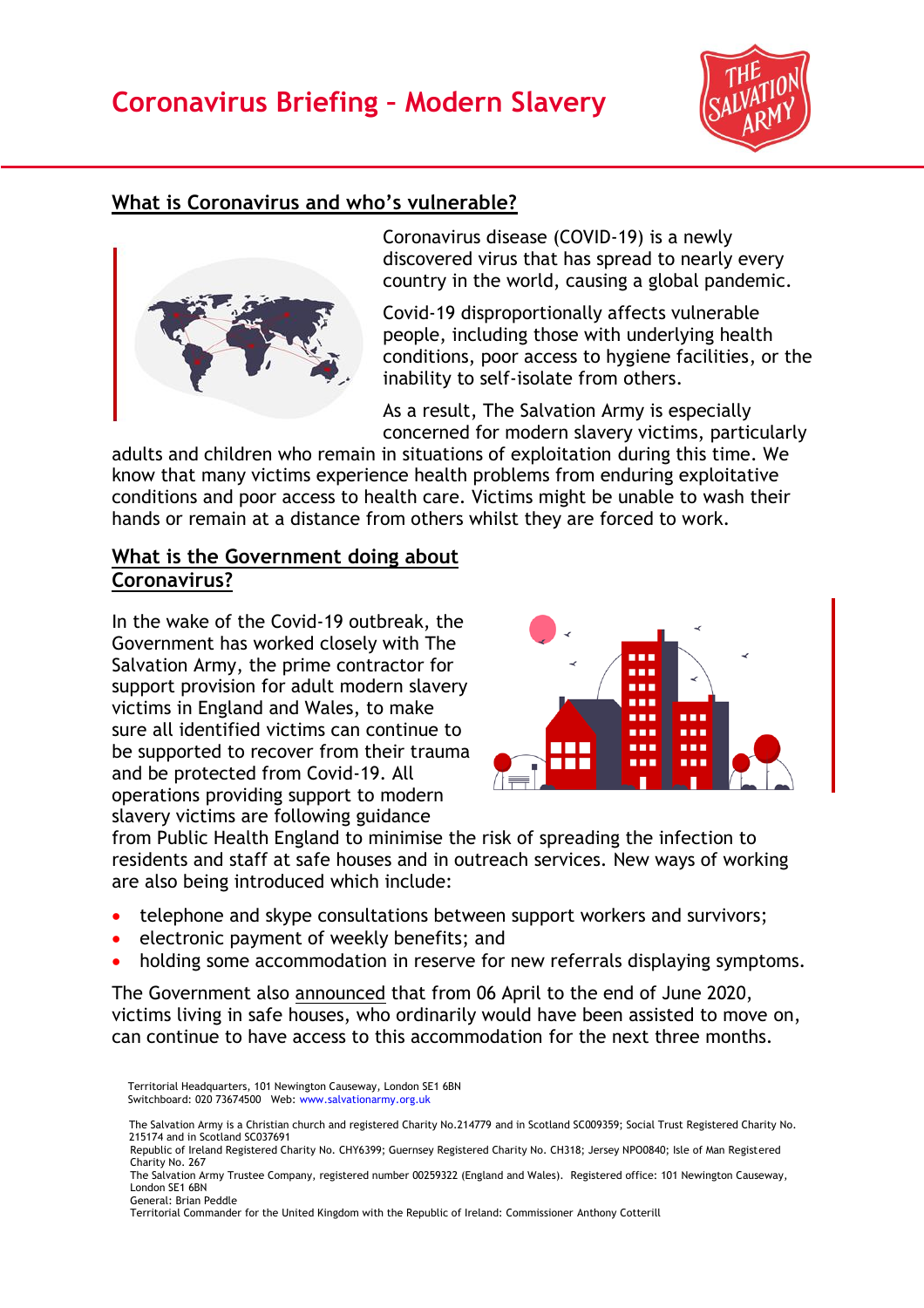Additionally, the Government has brought in measures to aid the process of applying for asylum during the Covid-19 outbreak. This is of potential benefit to survivors of modern slavery as many submit a claim for asylum because it will be unsafe for them to return to their home country. The Government is:

- temporarily suspending face-to-face asylum screening interviews and most reporting requirements;
- temporarily suspending evictions and terminations of asylum support for three months until the end of June 2020;
- introducing the ability to receive further information relating to asylum cases by post; and
- pausing the Assisted Voluntary Returns Service.

Survivors of modern slavery who are eligible to receive public funds are able to apply for benefits. In recent weeks, the Government has made a number of temporary changes to the social security system, which will be of assistance to some survivors of modern slavery. These include:

- confirming that people do not need a national insurance number to apply for benefits or a job, if they have the right to work, whilst national insurance number interviews are paused for three months from 17 March; and
- increasing the value of [Local Housing Allowance](https://www.gov.uk/guidance/local-housing-allowance) (LHA) rates to cover the full rental cost of three in ten of the most affordable homes within a given area.

For survivors of modern slavery already living in the community in social or private rented housing, the Government has also suspended all evictions for the next three months. This suspension applies to all tenants not just victims of modern slavery.

## **What does the Government still need to do?**

The Salvation Army welcomes the recent steps taken by government to ensure that victims of modern slavery are supported during this difficult time. However, to ensure that this support is as comprehensive as possible, The Salvation Army is calling on the Government to go further still.

To further protect modern slavery victims and those vulnerable to exploitation during this critical time, The Salvation Army asks the Government to:

- support local authorities to take all possible steps to ensure that victims of modern slavery receive access to any necessary assessments for care and support.
- It is also essential that following these assessments, any necessary support to meet all eligible care needs in order to maintain wellbeing is provided as swiftlt as possible.
- These recommendations are especially important in light of the temporary easements to parts of the Care Act 2014 introduced by the Coronavirus Act 2020. Due to these easements, local authorities are no longer legally obligated, as they were previously, to carry out detailed assessments of people's care and support needs, to prepare or review care and support plans, or to meet all eligible care needs;
- support local authorities to relax local connection rules for modern slavery victims needing housing and/or care and support; and